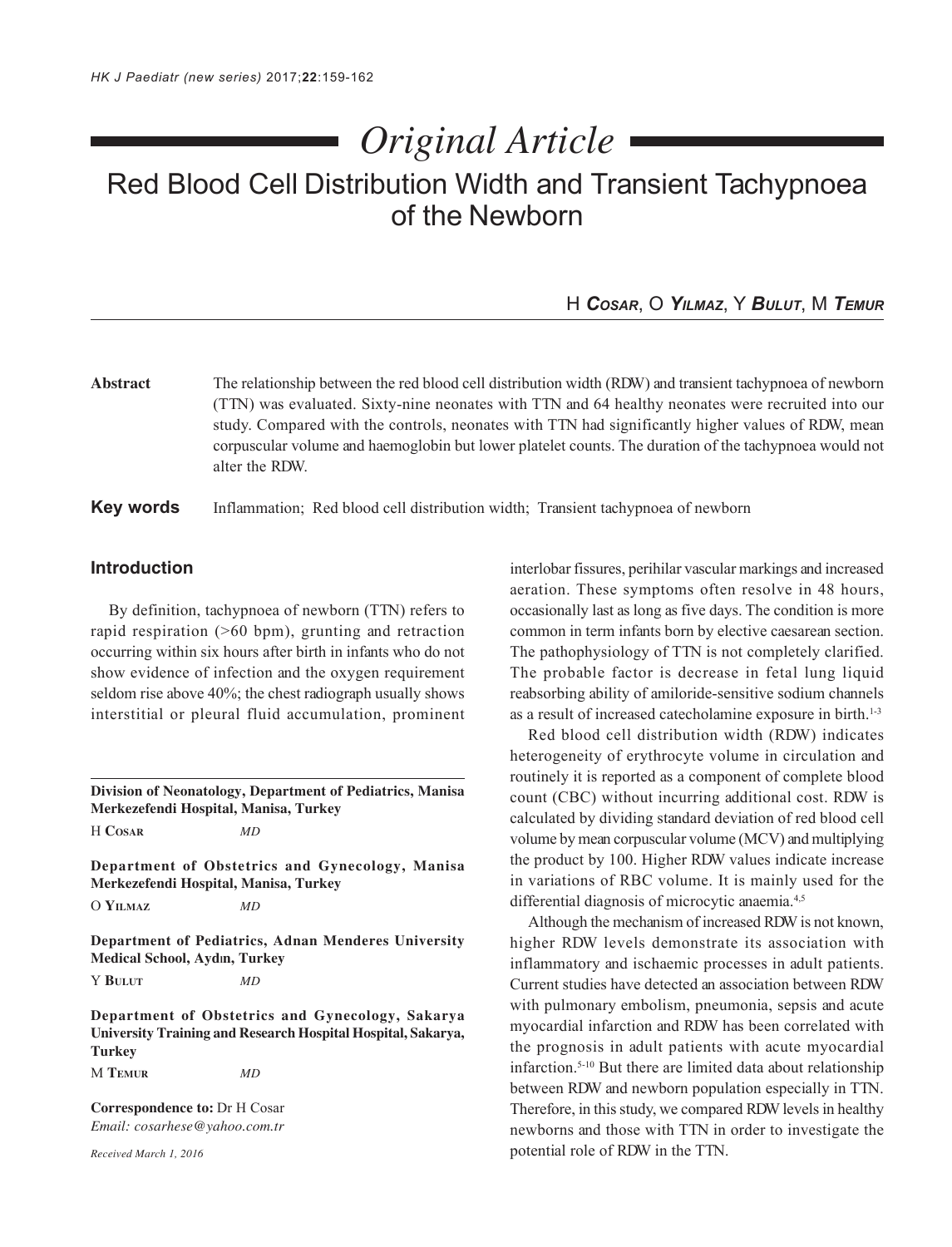# **Materials and Methods**

#### **Study Design**

This prospective study was approved by the local Institutional Review Board. Written informed consent was obtained from all parents and the investigators complied with the ethical principles stated in the Helsinki Declaration of the World Health Organization in all stages of the study. The study was performed in the Department of Children's Health and Diseases of Manisa Merkez Efendi Government Hospital between 01/01/2013 and 30/06/2014. Summary of the study protocol was explained by one of the investigators to the parents of the new-borns using easily understandable terms and the parents were requested to participate in the study.

Study population consisted of healthy new-borns with TTN; all of them were delivered by spontaneous vaginal births. An asymptomatic group of infants of matched gestation and birth weight were also recruited as the controls. TTN subjects were recruited from our Neonatal Intensive Care Unit in the first 24 hours of postnatal age. And the control group subjects were recruited from our delivery room in the first 24 hours of postnatal age. None of the pregnant women underwent pharmacological induction or received antibiotherapy within 48 hours before the deliveries. Physical examination of all new-borns was performed by the same researcher (HC). All new-borns were of Caucasian race.

The diagnosis of TTN was made in accordance with the International Classification of Diseases, Tenth Revision code of P22.1. Inclusion criteria were the following: 1) respiratory rate higher than 60 per minute within six hours after delivery, grunting sounds with breathing, flaring of the nostrils, retractions; 2) tachypnoea lasting for at least 12 hours; 3) chest radiograph indicating at least one of the following: increased aeration on chest X-ray, flattening of the ribs, fluid accumulation in the interlober fissures and costophrenic angle, vascular congestion and depression of the diaphragmatic domes or increased anteroposterior diameter or both; 4) exclusion of either known respiratory (meconium aspiration, respiratory distress syndrome, pneumonitis, and congenital heart diseases) or nonrespiratory disorders (hypocalcaemia, persistent hypoglycaemia, and polycythaemia) likely to cause tachypnoea.3,11 Babies diagnosed with TTN were chosen for patient group. Respirology rates of babies in patient group were followed up hourly and improvement time of their tachypnoea was

noted down in the form.

Exclusion criteria for both the TTN and control groups included those born before 36 weeks or those with low birth weight of <2,500 g. Neonates older than 24 hours and those with perinatal asphyxia, meconium aspiration syndrome, congenital malformations, suspected earlyonset neonatal sepsis (EONS), congenital infections associated with the TORCH complex or metabolic disease were excluded. Infants whose parents refused to give their written consent were also not included. Suspected EONS criteria were positive clinical signs of sepsis (feeding intolerance, vomiting, abdominal distension, temperature instability, jaundice, sclerema, lethargy, irritability convulsion, tachycardia >160 bpm, bradycardia <100 bpm, hypotension and impaired peripheral perfusion) and/or a history of factors associated with a raised risk of infection (maternal fever  $(\geq 38^{\circ}C)$ , prolonged rupture of membranes >18 h and clinical chorioamnionitis). In addition, C-reactive protein (CRP) >10 mg/L, metabolic acidosis, thrombocytopenia and signs of pneumonia on chest X-ray was considered suspected EONS also.

## **Laboratory Analyses**

Peripheral blood samples of the study participants in the TTN and the control groups were obtained during their first hospital visits and CBC and CRP were determined. CBC was calculated by the automated haematology analyser XE-1200 (Sysmex, Japan). Serum CRP concentrations were measured using nephelometry technique and an appropriate kit (Mindray, People's Republic of China). The interrun coefficient of variation of the RDW assay was found to be <1 percent. Biochemical workups were performed to exclude other clinical situations in which tachypnoea could be carried out. Blood samples were attained and bilateral chest radiography was taken and evaluated.

#### **Statistical Analyses**

Data were analysed using the Statistical Package for Social Sciences 16.0 for Windows (SPSS Inc., Chicago, IL, USA). Parametric tests were applied to data of normal distribution and non-parametric tests were applied to data of questionably normal distribution. Independent-samples t-test was used to compare independent groups. Data were expressed as mean±SD. All differences associated with a chance probability of 0.05 or less were considered statistically significant.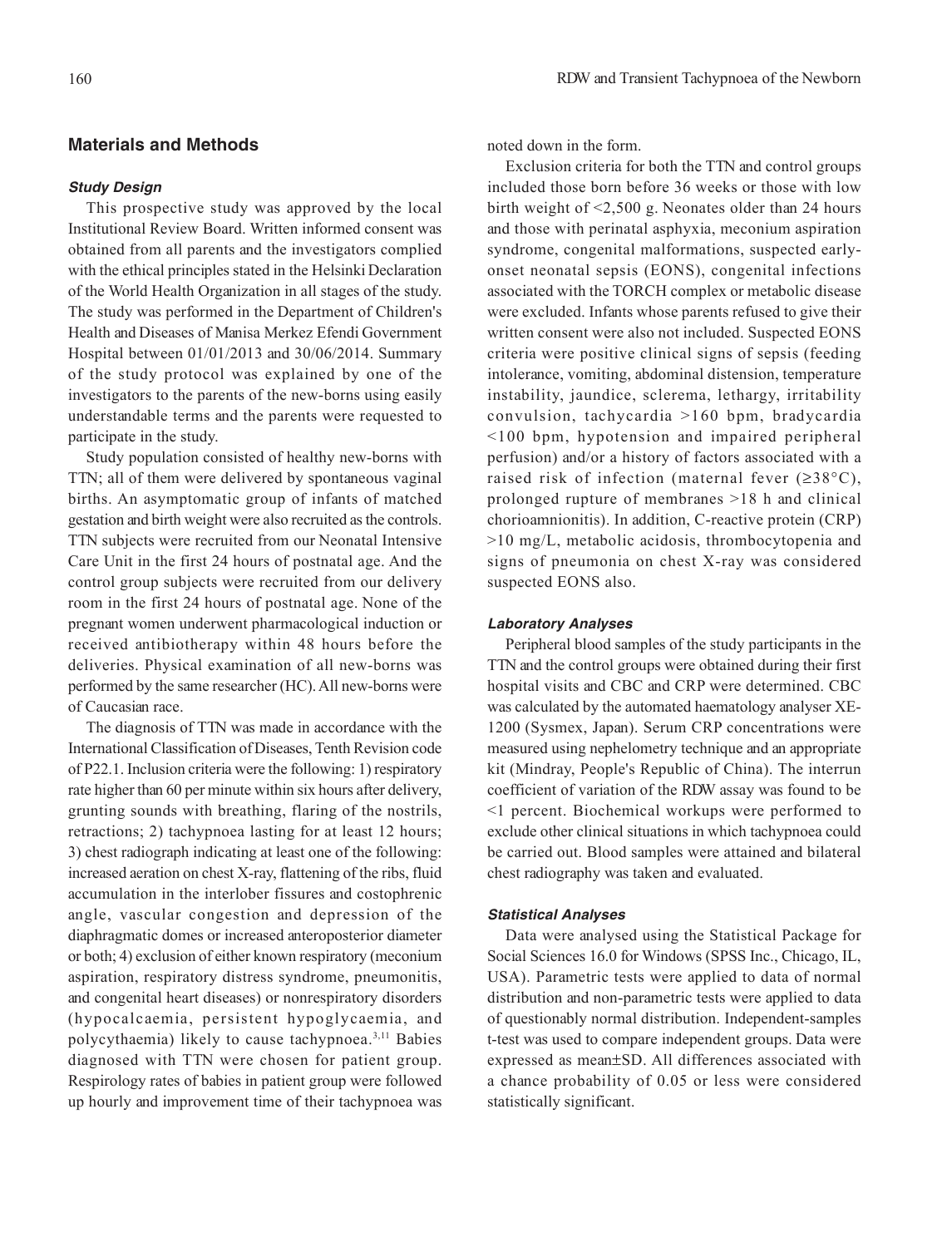#### **Results**

Sixty-nine new-borns with the diagnosis of TTN and 64 healthy new-borns were analysed prospectively. Baseline demographic characteristics and laboratory data of the study population are shown in Table 1. The gestational age of the control group was found to be significantly higher (38.83±1.17 weeks vs 38.33±1.22 weeks;  $p=0.019$ ) than the TTN group. No other intergroup differences were detected regarding gender (male/ female), maternal age, gestational diabetes mellitus, preeclampsia, birth weight, white blood cell (WBC), band count, red blood cell (RBC), haematocrit (Htc), mean corpusculer haemoglobin (MCH), mean corpusculer haemoglobin concentration (MCHC) and CRP values ( $p > 0.05$ ). In new-borns in the TTN group, RDW (20.44 $\pm$ ) 3.12% vs 15.69±0.96%; p<0.001), MCV (103.22±5.36 fL vs  $87.18\pm4.59$  fL;  $p<0.001$ ) and haemoglobin levels  $(16.20\pm1.83 \text{ gr/dL vs } 15.08\pm1.36 \text{ gr/dL}; p<0.001)$  were significantly higher, whereas platelet counts were significantly lower (248.25±62.53x10<sup>3</sup>/mm<sup>3</sup> vs  $286.44\pm 64.73 \times 10^{3}$ /mm<sup>3</sup>; p=0.001).

TTN group was divided into two subgroups; one subgroup with the tachypnoea duration less than 48 hours ( $n=36$ ), the other subgroup with the tachypnoea duration more than 48 hours (n=33). No significant intersubgroups difference was detected regarding maternal age, gestational diabetes mellitus, preeclampsia, gestational age, birth weight, WBC, band count, RBC, haemoglobin, Htc, MCV, MCH, MCHC, platelet counts CRP and RDW value (p>0.05) (Table 1).

# **Discussion**

Our study is the first to look into the relationship between TTN and RDW values. RDW is estimated from CBC which does not incur additional cost. In the current study, we found RDW value in TTN higher compared to that of control group (p<0.001) (Table 1). No significant differences were found between the two TTN sub-groups, whether the duration of tachypnoea was longer or shorter than 48 hours (p=0.071) (Table 1). It was found out that high RDW value was associated with TTN, however, it was not related to TTN duration.

In a study which investigated reference ranges of RDW for new-borns, the authors detected lower limits and upper limits of normal at birth, for term and late-preterm infants as 15.5% and 20%, respectively. However, in premature

|                                           | Control group<br>$(n=64)$ | TTN group<br>$(n=69)$ |                | TTN group $(n=69)$                   |                                         |                |
|-------------------------------------------|---------------------------|-----------------------|----------------|--------------------------------------|-----------------------------------------|----------------|
|                                           |                           |                       | <i>p</i> value | Tachypnoea<br>time $\leq$ 48h (n=36) | <b>Tachypnoea</b><br>time >48h $(n=33)$ | <i>p</i> value |
|                                           |                           |                       |                |                                      |                                         |                |
| Gestational age (weeks)                   | 38.83±1.17                | $38.33 \pm 1.22$      | 0.019          | 38.44±1.15                           | 38.21±1.29                              | 0.434          |
| Birth weight $(gr.)$                      | 3276.09±405.66            | 3193.91±474.49        | 0.287          | 3256.67±459.93                       | 3125.45±487.64                          | 0.254          |
| Gender (male/female)(n)                   | 33/31                     | 39/30                 | 0.566          | 20/16                                | 19/14                                   | 0.866          |
| Maternal age (years)                      | 26.69±4.85                | $28.04 \pm 5.03$      | 0.117          | 27.78±5.09                           | $28.33 \pm 5.02$                        | 0.650          |
| Gestational diabetes mellitus             | 2                         | 3                     | 0.711          |                                      | 2                                       | 0.504          |
| Preeclampsia (n)                          | 3                         | 5                     | 0,535          | 3                                    | $\overline{c}$                          | 0.716          |
| White blood cell $(10^3/mm^3)$            | $16.31\pm4.54$            | $17.87 \pm 5.35$      | 0.074          | $18.75 \pm 5.78$                     | 16.90±4.74                              | 0.154          |
| Band count $(10^3/mm^3)$                  | $7.99 \pm 2.30$           | $8.47 \pm 2.49$       | 0.246          | $8.91 \pm 2.71$                      | $8.00 \pm 2.17$                         | 0.133          |
| Red blood cell (million/mm <sup>3</sup> ) | $4.56 \pm 0.45$           | $4.63 \pm 0.53$       | 0.420          | $4.72 \pm 0.58$                      | $4.53 \pm 0.47$                         | 0.144          |
| Haemoglobin $(\frac{gr}{dL})$             | $15.08 \pm 1.36$          | $16.20 \pm 1.83$      | 0.000          | $16.53 \pm 1.95$                     | $15.84 \pm 1.65$                        | 0.120          |
| Haematocrit $(\% )$                       | $47.51 \pm 4.57$          | 48.57±4.93            | 0.200          | $49.20 \pm 5.35$                     | 47.90±4.39                              | 0.276          |
| Mean corpuscular volume $(fL)$            | 87.18±4.59                | $103.22 \pm 5.36$     | 0.000          | $104.25 \pm 4.50$                    | $102.09\pm 6.03$                        | 0.096          |
| Platelet count $(10^3/mm^3)$              | 286.44±64.73              | 248.25±62.53          | 0.001          | 248.19±67.02                         | 248.30±58.28                            | 0.994          |
| MCH(pg)                                   | $35.43 \pm 2.11$          | $35.26 \pm 2.00$      | 0.628          | $35.26 \pm 1.73$                     | 35.26±2.29                              | 0.996          |
| MCHC (gr/dL)                              | 33.95±1.10                | $34.26 \pm 1.10$      | 0.111          | $34.06 \pm 1.03$                     | 34.47±1.14                              | 0.122          |
| RDW $(\%)$                                | 15.69±0.96                | $20.44\pm3.12$        | 0.000          | 19.86±3.29                           | $21.07 \pm 2.85$                        | 0.110          |
| C-reactive protein $(mg/L)$               | $1.40 \pm 1.22$           | $1.71 \pm 1.69$       | 0.230          | $1.72 \pm 1.85$                      | $1.70 \pm 1.52$                         | 0.966          |
|                                           |                           |                       |                |                                      |                                         |                |

**Table 1** Baseline demographic characteristics and laboratory data of the study population

Results are given in mean±SD. Independent samples t-test was used.

p<0.05 (significant difference)

MCH=mean corpusculer haemoglobin; MCHC=mean corpusculer haemoglobin concentration; RDW=Red blood cell distribution width